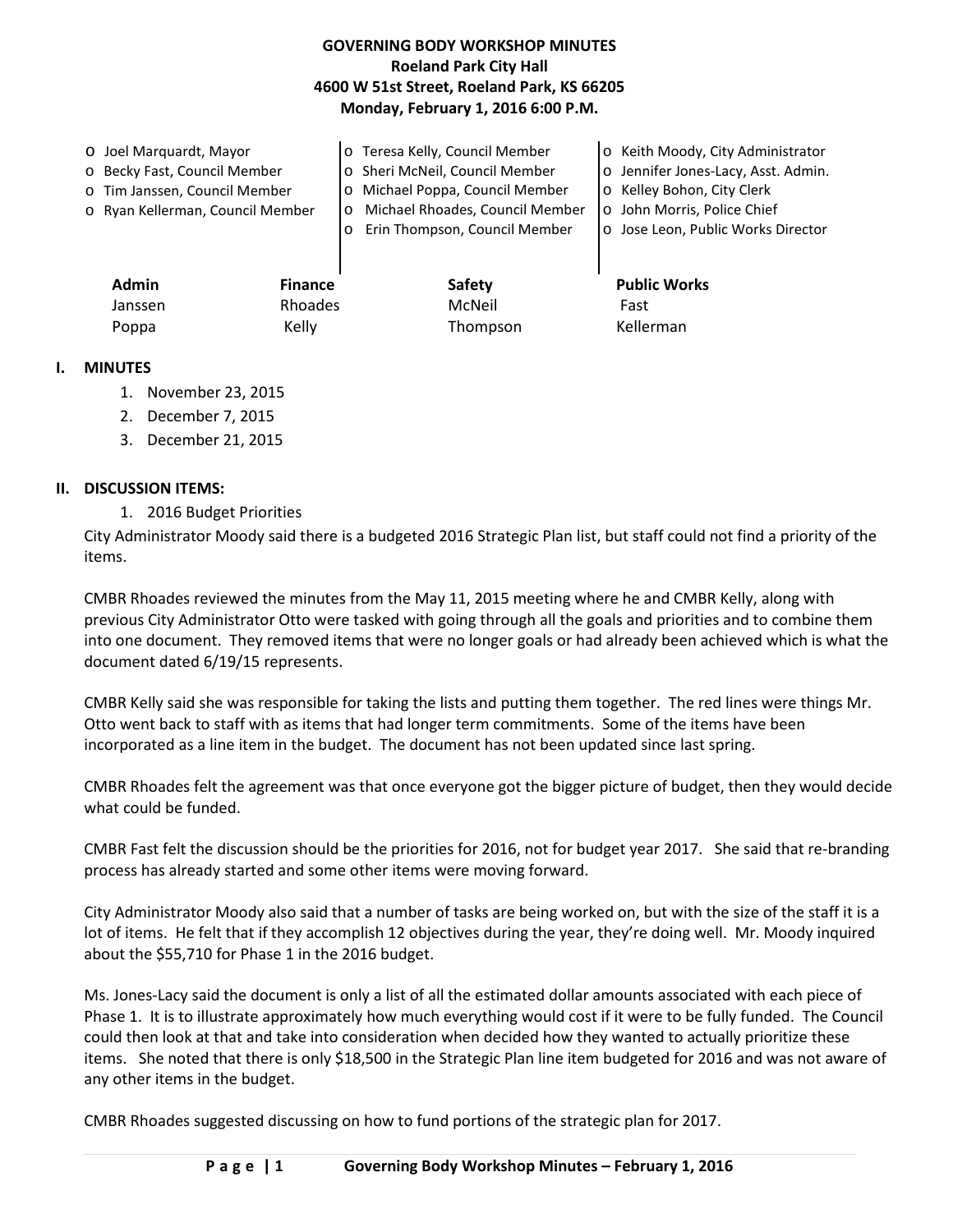CMBR Poppa said tonight's discussion should be how to spend 2016 funds. He then inquired about the newsletter changes.

Ms. Jones-Lacy said made administrative changes have been made on the newsletter. City Clerk Bohon said they have a new vendor with a better price and it is allowing them to put color on the outside of the newsletter.

CMBR Kelly directed everyone to look at the gray and white document which shows the priorities. She noted that the Council wanted to start with the re-branding, evaluation of historical, present and future financial commitments, and the newsletter changes to be timelier and with an improved appearance.

Items from the gray and white document were discussed individually.

1-A: *Collaborate with peer cities with similar developmental issues and define potential options.*

Ms. Jones-Lacy said the work is continuing with Mission on the cloverleaf project.

1-C: *Evaluate the historical, present and future financial commitments of RP and create a financial plan.*

City Administrator Moody said the financial advisors are currently doing a debt analysis for the City that will help with the evaluation of financial commitments, past, present and future.

*1-E: Form a committee to work with City Council, residents and businesses for the implementation of the strategic plan.*

This item has been completed.

*Item 2-A - Identify and prioritize potential commercial development sites in order to attract and retain developers and retail constituents supporting sustainable goals.*

The Ad Hoc Development Committee is continuing work on this item.

*Item 1-B - Prioritize grant funding opportunities to improve the community and diversify finances.*

CMBR Poppa felt that someone could be assigned to proactively search for grants, do grant writing for parks, streets, or anything that's needed.

City Administrator Moody said that grants normally require matching funds and it's difficult to find grants for improvement or repair projects. However, once a grant is obtained, funds saved can be rolled forward to the next project and the cycle could continue. He said the CIP could be funded through reserves, sales tax or bond proceeds. Sometimes putting a project on the CIP is helpful in getting the grant started. He also noted that the county is considering making stormwater funding available. An area must be flooding currently if they are to receive county stormwater assistance.

Ms. Jones-Lacy said a lot of the capital grants such as STP and CARS are handled by the City engineer since they are very technical in nature and it makes sense for them to help authoring those grants and applications. She added that the volunteer committees have written applications such as those for the grant received from the Sunflower Foundation.

CMBR Kelly said the overarching idea of this goal was to diversify the City revenue streams. CMBR Kelly felt that staff should direct how much time and resources should be put into grant research. She added that if a citizen committee finds something they can make a recommendation to Council and then they can move ahead to explore matching funds.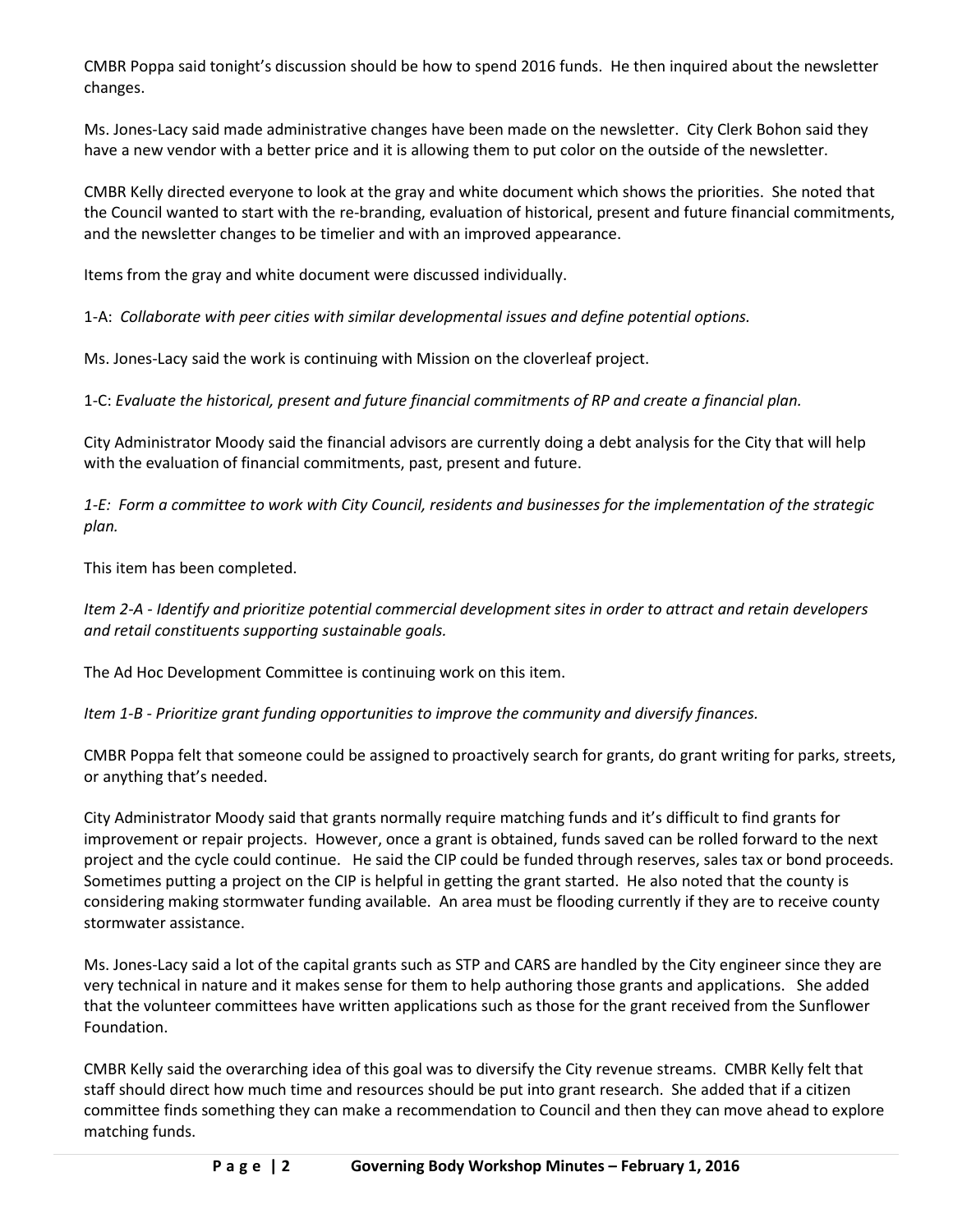*3-B: Ensure continuous outreach to effectively engage citizens, businesses, public and nonprofit sectors.* 

The newsletter was previously discussed. The committee was also reminded that Jennifer Murphy presented the social media campaign of the City and its outreach.

There was a consensus to continue the communication discussion at a later time. CMBR Rhoades and CMBR Kelly will come back with ideas to ensure continuous outreach to engage citizens, businesses, the public and non-profit sectors.

*4-A - Increase effective communication as an essential element in the quest to increase community involvement. Begin with a website redesign.* 

*3-A: Create a new branding endeavor of RP as a premier city of choice.*

*3-C: Establish Roeland Park as a premier community for location and service.*

It was agreed that 4-A, 3-A and 3-C fall in line with branding and will be discussed at a later time.

*5: Enhance promotion of community events, facilities and programs to increase awareness and recreation participation.*

CMBR Fast noted that some of the accomplishments have been the signage for the parks and monthly meetings at the Community Center with Johnson County Parks and rec staff.

CMBR McNeil said she would like to see a community bulletin board available where citizens could see the happenings in their ward.

City Administrator Moody said he doesn't anticipate getting everything done in 2016, but the items need to be prioritized as some of them have deadlines which will factor into the prioritization.

CMBR Kelly said that Phase 1 items were considered low-hanging fruit, as these are things easily done, while Phase 2 is more in-depth, longer term projects, or more expensive.

City Administrator Moody asked the Governing Body how items could be implemented that have a financial impact in 2016 when they have not been budgeted for.

The Governing Body agreed to discuss goal setting at the February 22nd meeting.

### 2. Superpass Agreement and Swim Meet Letter of Understanding

City Administrator Moody said this is the same agreement the City has participated in in the past and the sharing revenue is the same equation. Also included in the packet is a history for what this has generated the City in the past two years.

There was consensus to continue the Super Pool Pass Agreement and Swim Meeting Letter of Understanding and to place it on the next consent agenda for approval.

### 3. 2016 Roeland Park Sports Dome Lease Agreement

There was consensus to forward to the next consent agenda for approval the 2016 Roeland Park Sports Dome Lease Agreement.

# 4. Administrative Assistant Job Description

City Clerk Bohon presented the job description for the Administrative Assistant's position to include working with social media and communication venues to residents.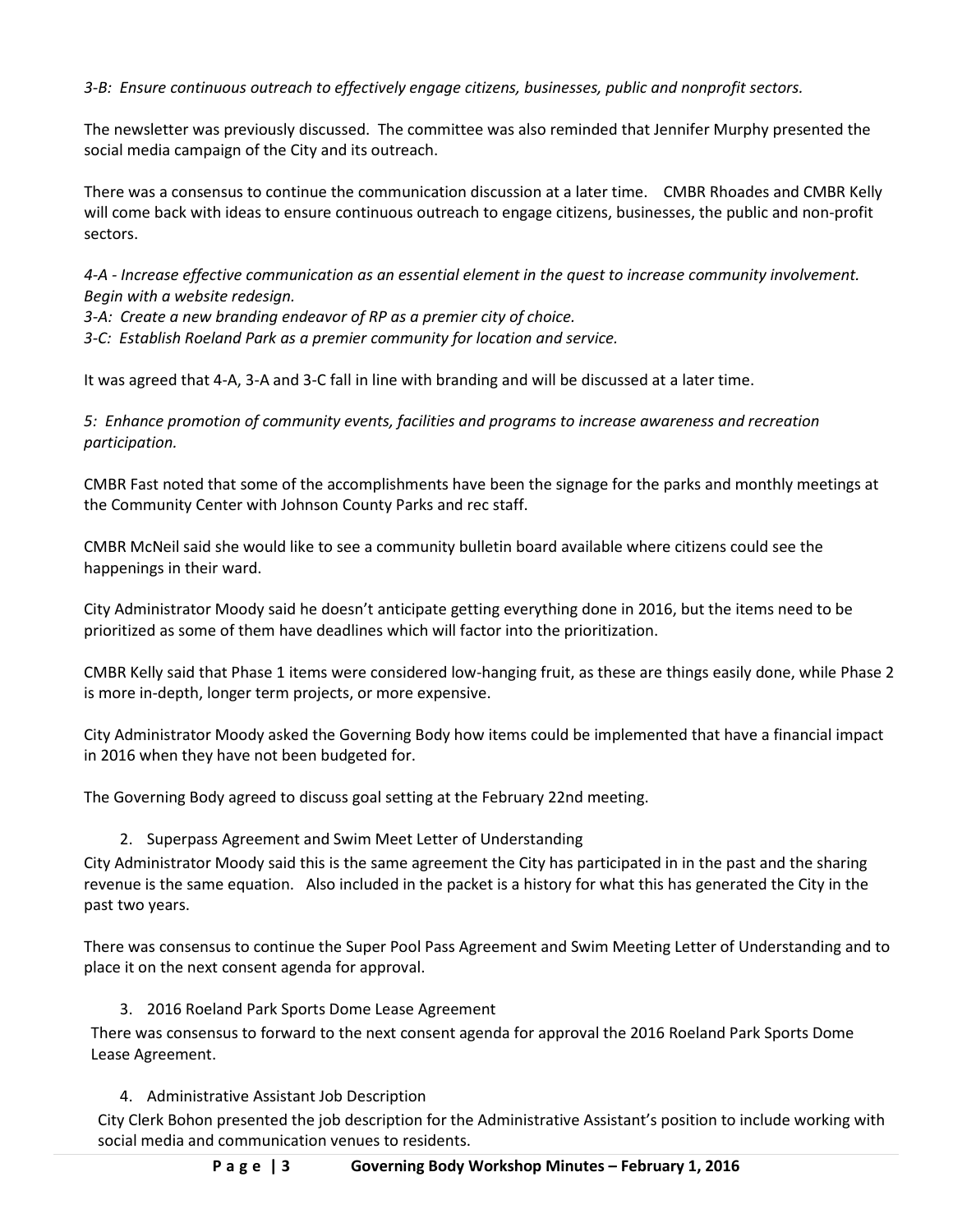There was consensus to post the description for the open position.

# 5. Quarterly Code Enforcement Activity

Ms. Jones-Lacy presented a breakdown of the activity by the Codes department from September 25, 2015 through the end of January 2016. Overall, there have been 130 specific incidents including follow-ups and repeat offenses. Of those, 6 percent had multiple notices, 96 percent have been resolved, 11 percent are city-wide, and 4 percent are outstanding. Also in the packet was a map that detailed the location of the incidents through the city and were further broken down by ward. The primary issue has been nuisances affecting public health.

As an update, the City has started performing and scheduling internal rental inspections. Because it is a new program, they are seeing a trend on some points people might be confused about, so staff will send out an e-mail to those who attended the rental inspection meetings and let them know some common issues they're seeing and things to think about before scheduling inspection. There has also been some short-term rental inspections scheduled.

City Administrator Moody said the September to January time period is unique, but captures a time period when the City is not generally having a lot of weeds to deal with. The chart gives a snapshot for a third of the year where don't have to deal with weeds. It seems about 11 times a month folks are putting things out in the yard that should be there. He concluded by saying that is the biggest time consumer for Codes enforcement aside from the regular inspections for rental properties.

Ms. Jones-Lacy said her last report showed weeds and grass were by far the biggest violation.

CMBR Kellerman inquired about the transition of trach companies within the City and asked if Codes was aware that yard waste and trash are not being consistently collected on their scheduled day. Ms. Jones-Lacy said they are aware of the issue.

CMBR Fast thanked Ms. Jones-Lacy for her report.

### 6. R Park Plans Next Steps

Public Works Director Leon directed the conversation to focus on the installation of amenities at R Park. Modifications to the plan diagram have been made so that it communicates what is existing at the park versus what is planned. He noted that the amenities have been purchased and delivered and are awaiting location approval, and then the Public Works Department can begin to schedule installations.

Jennifer Provyn, Parks Chair, said the Parks Committee is asking for approval from the Council for bench placement, picnic bench placement, the bike rack placement, and approval of the location of the fountain.

Kyle Rogler, Planning Commissioner, said the plan for 2016 includes five park benches, three picnic tables, three trash cans, the drinking fountain and the bike rack. He reviewed the planned placement locations with the Governing Body.

CMBR Fast thanked Mr. Rogler, Ms. Provyn, the Mayor and all the volunteers for their work on R Park.

### *Public Comment*

*Jim Haley* - Mr. Haley strongly encouraged the Parks Committee recommended a tennis court for R Park. He also spoke to how it would benefit the community.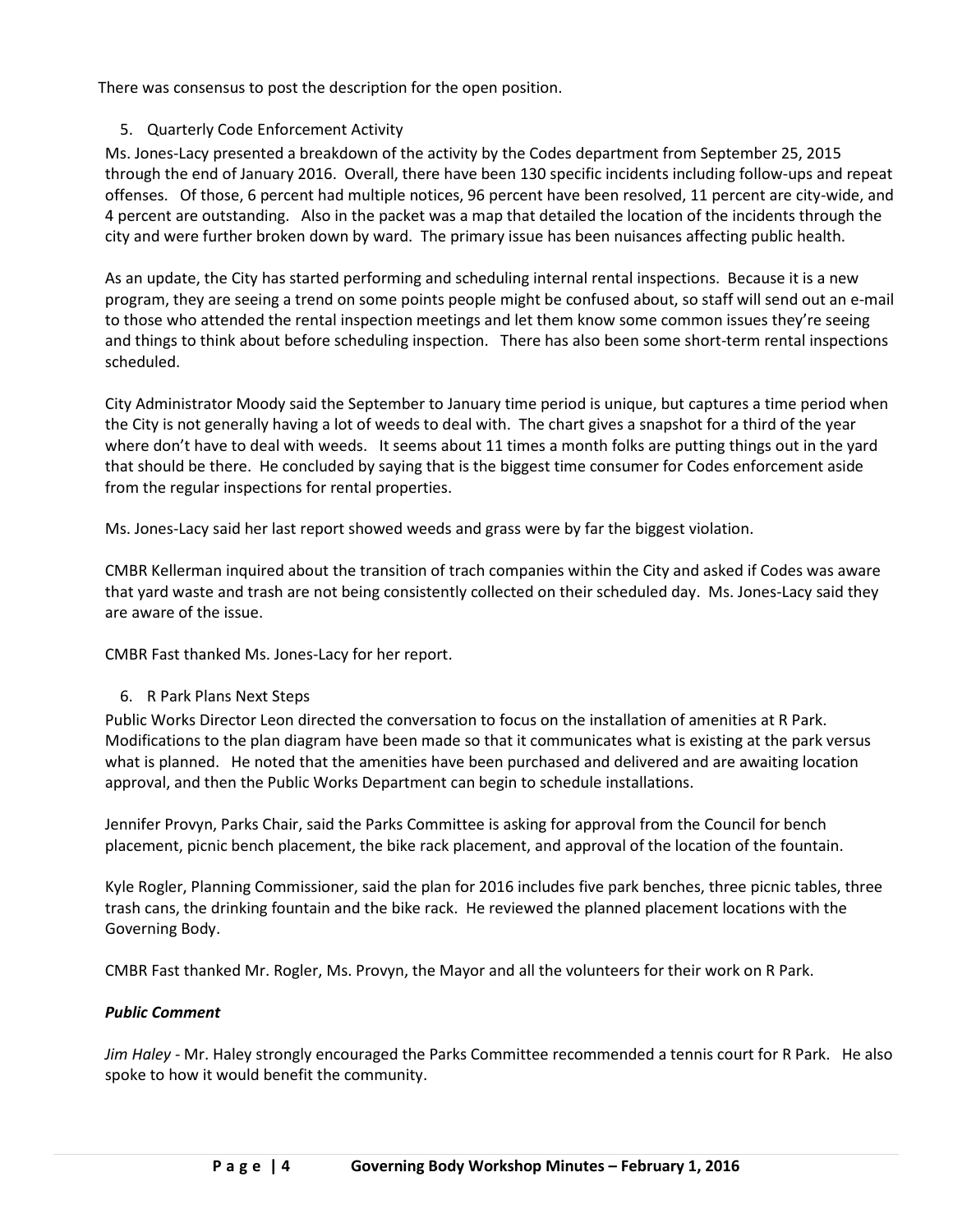*Gretchen Davis* - Ms. Davis wanted to publicly thank Mayor Marquardt and Kyle Rogler for their personal investment of time and interest and bringing their architectural skills to the process. She also thanked Jennifer Provyn from the Parks Committee for all her work on the park.

*Ardie Davis* - Mr. Davis said he noticed people using the facilities such as walking, jogging, playing, and sitting on the benches. He thanked the Council for their leadership and also the efforts of the Public Works Department. He said our parks are good for citizens' health and also the City's economic development.

Mayor Marquardt thanked the Parks committee and Kyle Rogler for their work. He also questioned the location of the bike and it's proximity to the walkway.

CMBR McNeil inquired about containing the gravel on the trail and possibly spilling onto the walkways or interfering with mowing. Public Works Director Leon said the only issue they have had is grass growing into the trail. The contractor has been spraying to kills the grass in the trail.

CMBR Rhoades inquired about the placement of benches. Mr. Rogler said the feedback they received to put the two picnic table close together and have them abutting the gravel trail, and also a bench, is for ADA purposes. The gravel trail is an ADA accessible path and by having the picnic table directly adjacent to it someone could slide onto the picnic table. Feedback from the Parks Committee was if someone was having a larger group gathering having the two picnic benches closer together allowed for larger groups to gather in the park.

CMBR Kelly said she did not see any benches planned on the trail. For warranty purposes benches should be on the gravel path as they are not a surface to skate on. If someone were to grind their skateboard on one of the benches it would invalidate the warranty. Benches are also planned to be placed away from pine trees to avoid sap residue.

There was discussion regarding the placement of benches and the relocation of the basketball court.

Ms. Provyn said in regards to the fountain they still have a donor for \$17,000 to lay the pipe, make the concrete pad and install the fountain.

There was consensus to move forward to the consent agenda approval on the green items, the benches, picnic tables, trash cans, fountain and bike rack.

CMBR McNeil inquired as to the cost of installation and whether it has been budgeted. Public Works Director Leon said it is in the infrastructure maintenance budget and will cost \$13,500.

CMBR Rhoades said he would like to see the Parks Committee's R Park priority list to help the Council with future budgeting. Mr. Provyn said her committee is working to update the Governing Body with the plans for R Park.

### 7. Pending Items for Next Workshop

CMBR Fast said the next Workshop and Council meeting would be February 15 beginning at 6:00 p.m.

City Administrator Moody whether the start of the Council meeting could be delayed to continue the Workshop. It was stated that start times are posted and they have to hold to that. CMBR Rhoades added that the Governing Body can add an agenda item to the Council meeting and can continue to work through Workshop matters at the Council meeting.

City Administrator Moody said the retreat location reserved and will start at 5:30. It's scheduled to last no longer than three hours.